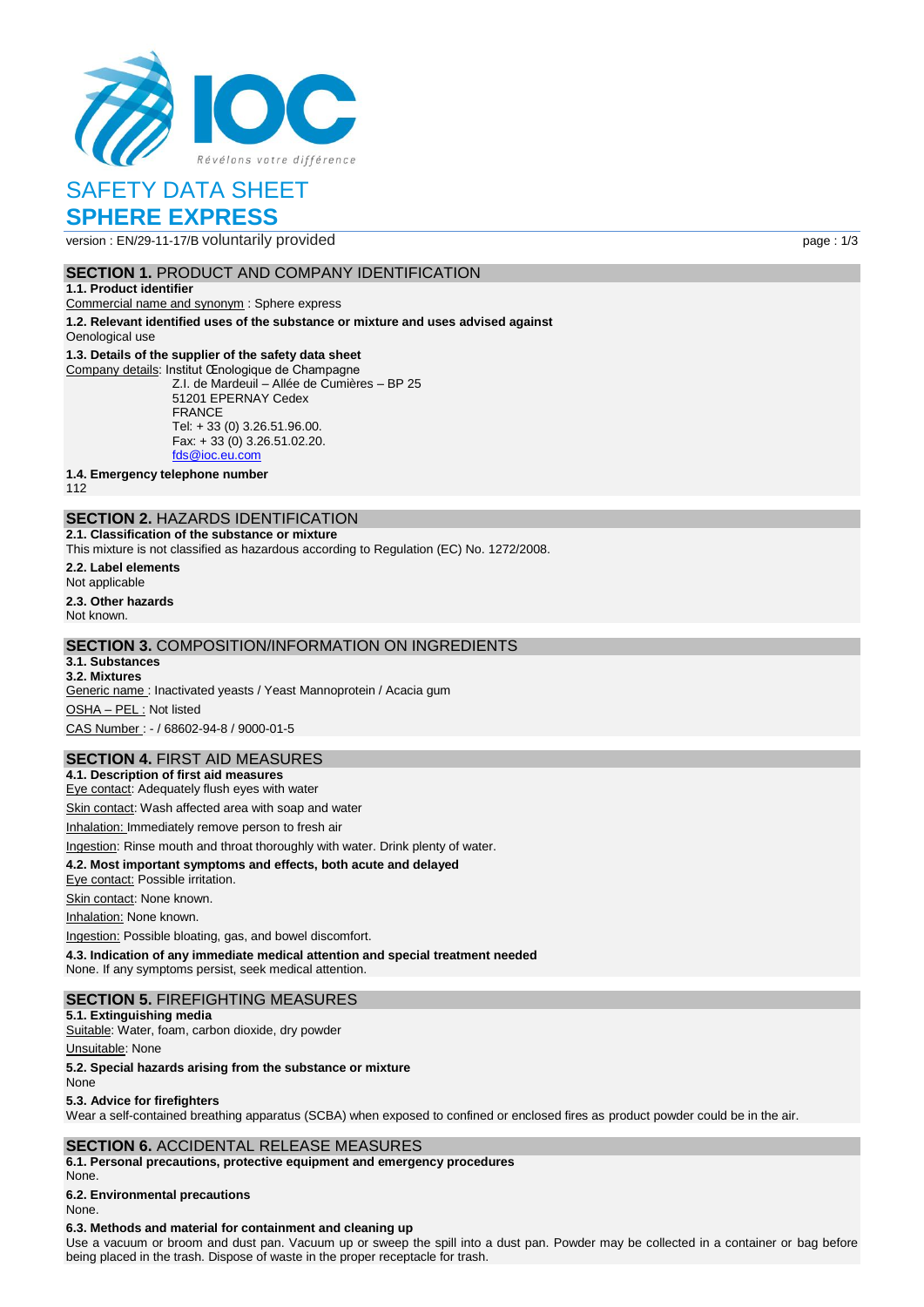

# SAFETY DATA SHEET **SPHERE EXPRESS**

version : EN/29-11-17/B voluntarily provided page : 2/3

**6.4. Reference to other sections** See Section 8 for personal protective equipment

**SECTION 7.** HANDLING AND STORAGE

**7.1. Precautions for safe handling** Handling: Avoid breathing dust. Avoid contact with eyes.

Occupational hygiene: Wash hands thoroughly after handling.

**7.2. Conditions for safe storage, including any incompatibilities**

Risks: Not at risk for corrosion, fire, explosion, or chemical reaction.

Place of storage: No special instruction to minimize risks (see above). Store according to label directions to maintain label guarantees.

Fire/explosion protection: None needed.

**7.3. Specific end use(s)** None

# **SECTION 8.** EXPOSURE CONTROL / PERSONAL PROTECTION

**8.1. Control parameters** Exposure limits: No limit. Biological limits: No limit.

**8.2. Exposure controls** Engineering: None

Eye/face protection: Protective glasses should be worn in conditions of excessive dusting.

Skin: Hand: None

Skin : Other: None. Wear appropriate clothing for work.

Respiratory protection: Protective mask should be worn in conditions of excessive dusting.

Thermal protection: None Environmental exposure: None

# **SECTION 9.** PHYSICAL AND CHEMICAL PROPERTIES

**9.1. Information on basic physical and chemical properties** Apperance : ivory powder Odour : Not determined Odour threshold : Not determined pH : No data available Melting / freezing point : No data available Initial boiling point and boiling range : No data available Flash point : No data available Evaporation rate: No data available Flammability (solid, gas) : No data available Upper/lower flammability or explosive limits: No data available Vapour pressure : No data available Vapour density: No data available Relative density: No data available Solubility(ies); Easily soluble Partition coefficient: n-octanol/water: No data available Auto-ignition temperature: No data available Decomposition temperature: Not determined Viscosity : No data available Explosive properties: No data available Oxidising properties: No data available

**9.2. Other information**

# **SECTION 10.** STABILITY AND REACTIVITY

**10.1. Reactivity** Not reactive **10.2. Chemical stability** Stable **10.3. Possibility of hazardous reactions** None